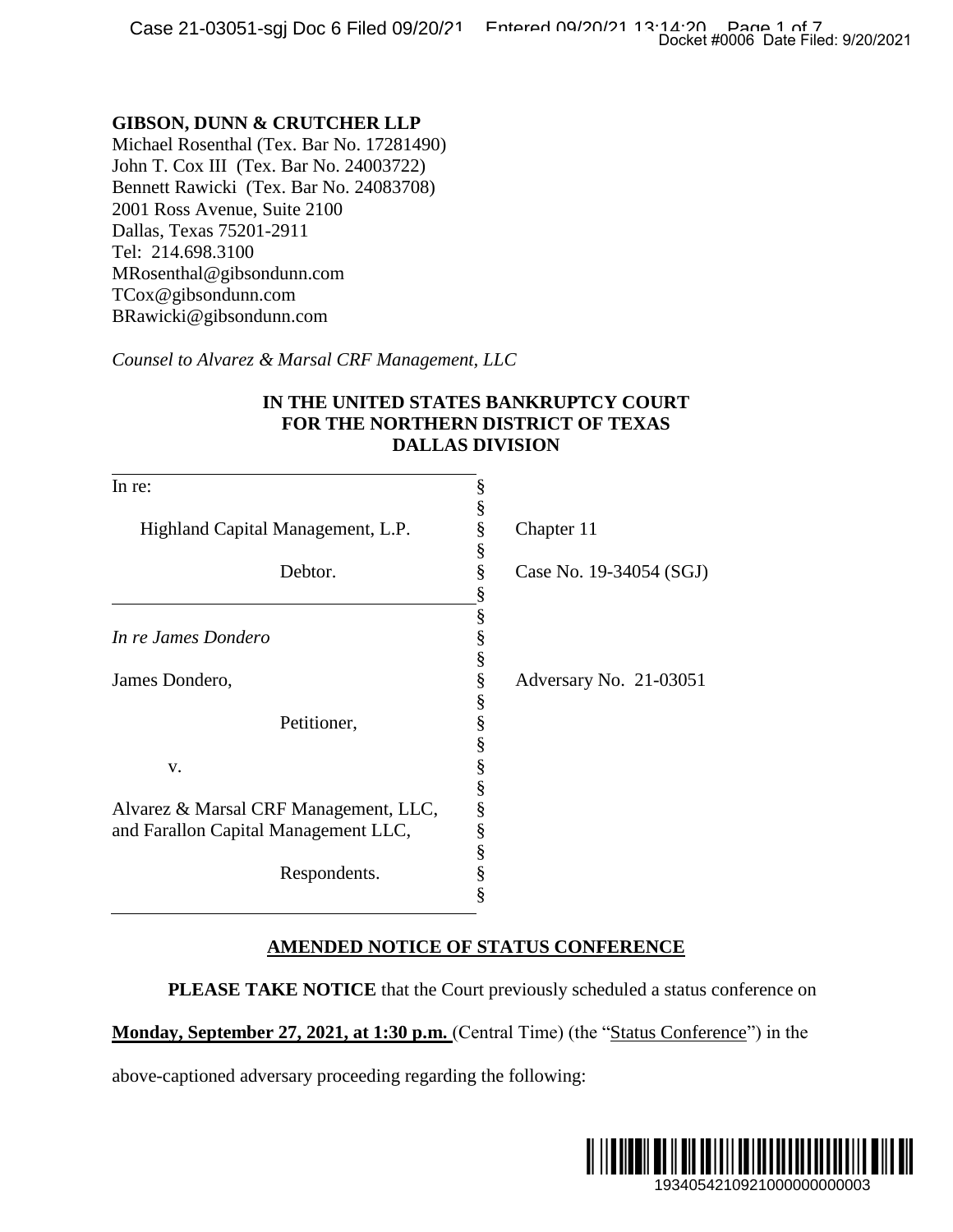*Notice of Removal*: *Complaint by James Dondero against Alvarez & Marsal CRF Management, LLC and Farallon Capital Management, L.L.C.* [D.I. 1] (the "Notice of Removal")

**PLEASE TAKE FURTHER NOTICE** that the Court has re-scheduled the Status

Conference for **Tuesday, October 12, 2021, at 1:30 p.m.** (Central Time).

**PLEASE TAKE FURTHER NOTICE** that the Status Conference on the Notice of

Removal will be held via WebEx videoconference before The Honorable Stacey G. C. Jernigan,

United States Bankruptcy Judge. The WebEx videoconference participation/attendance link for

the Status Conference is:

#### <https://us-courts.webex.com/meet/jerniga>

A copy of the Court's WebEx Instructions for the Status Conference is attached hereto as Exhibit A. The Court's WebEx Instructions for the Status Conference may also be obtained from Judge Jernigan's hearing/calendar site at:

<https://www.txnb.uscourts.gov/judges-info/hearing-dates/judge-jernigans-hearing-dates>

[*remainder of page intentionally blank*]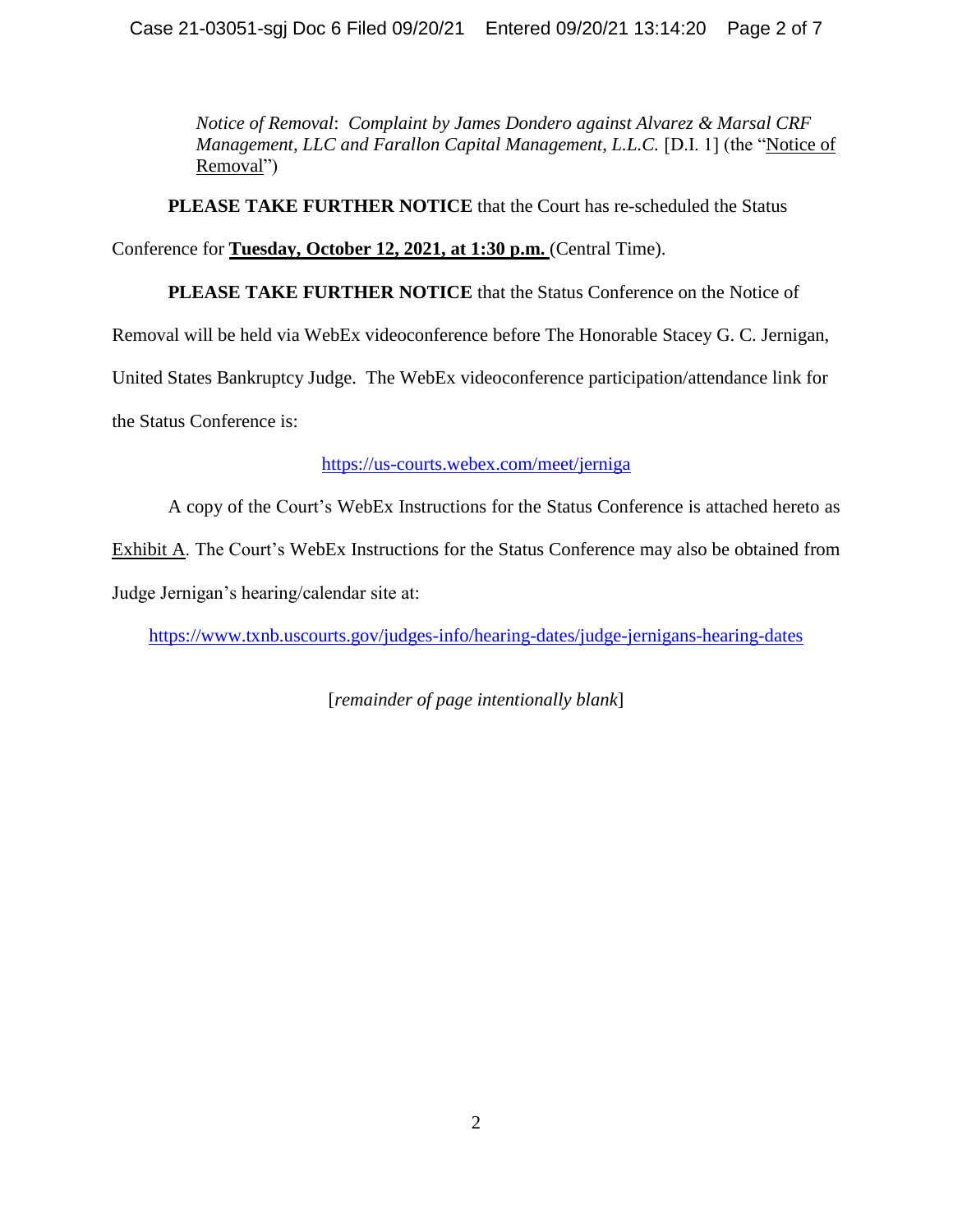Dated: September 20, 2021 Dallas, Texas

Respectfully submitted,

/s/ *Michael A. Rosenthal* Michael A. Rosenthal (Tex. Bar No. 17281490) John T. Cox (Tex. Bar No.. 24003722) Bennett Rawicki (Tex. Bar No. 24083708) **GIBSON, DUNN & CRUTCHER LLP** 2001 Ross Avenue, Suite 2100, Dallas, TX 75201 Tel: 214.698.3100 Email: MRosenthal@gibsondunn.com TCox@gibsondunn.com BRawicki@gibsondunn.com

*Attorneys for Alvarez & Marsal CRF Management, LLC.*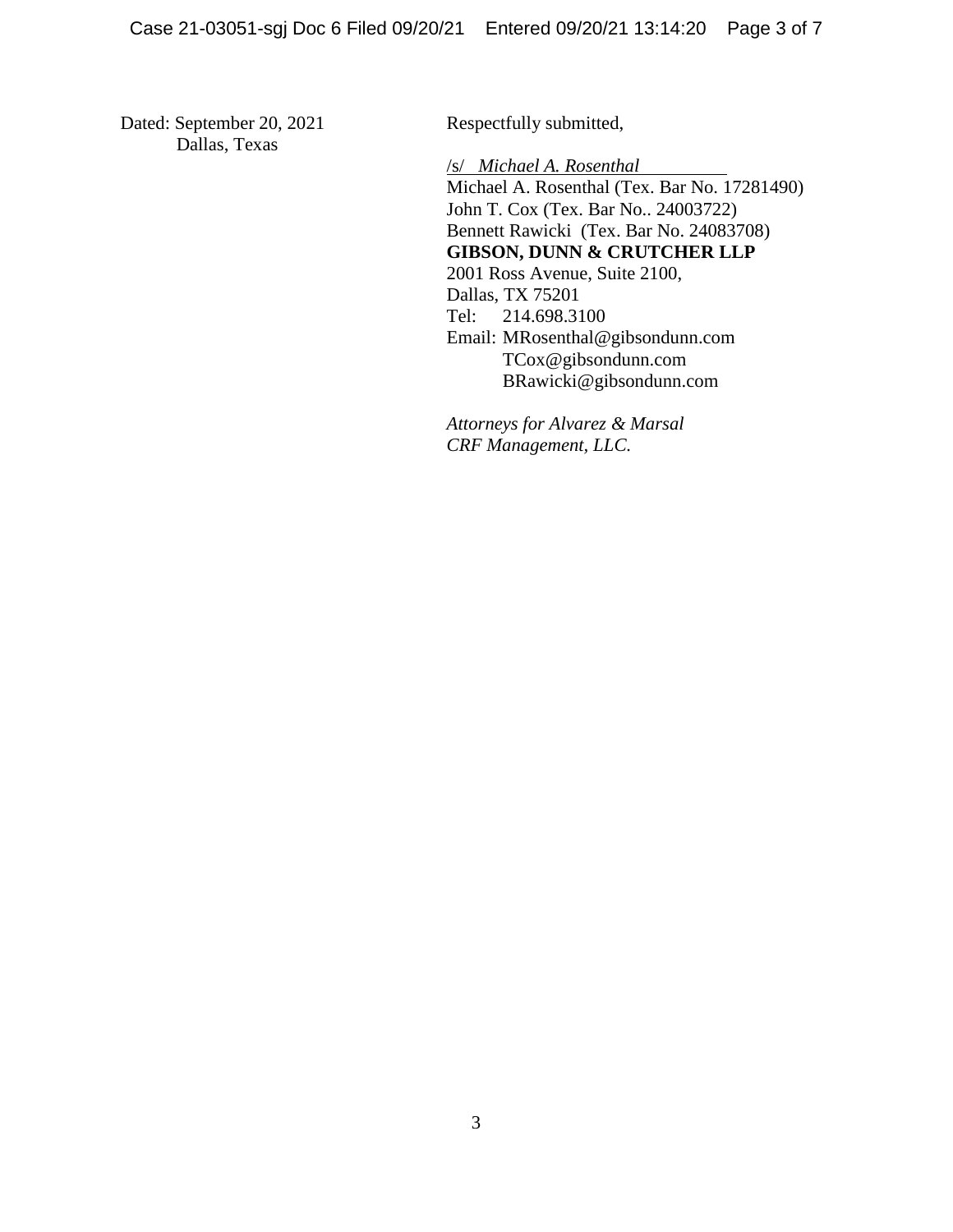# **EXHIBIT A**

## *Clerk's Notice 21-05*

(WebEx Instructions)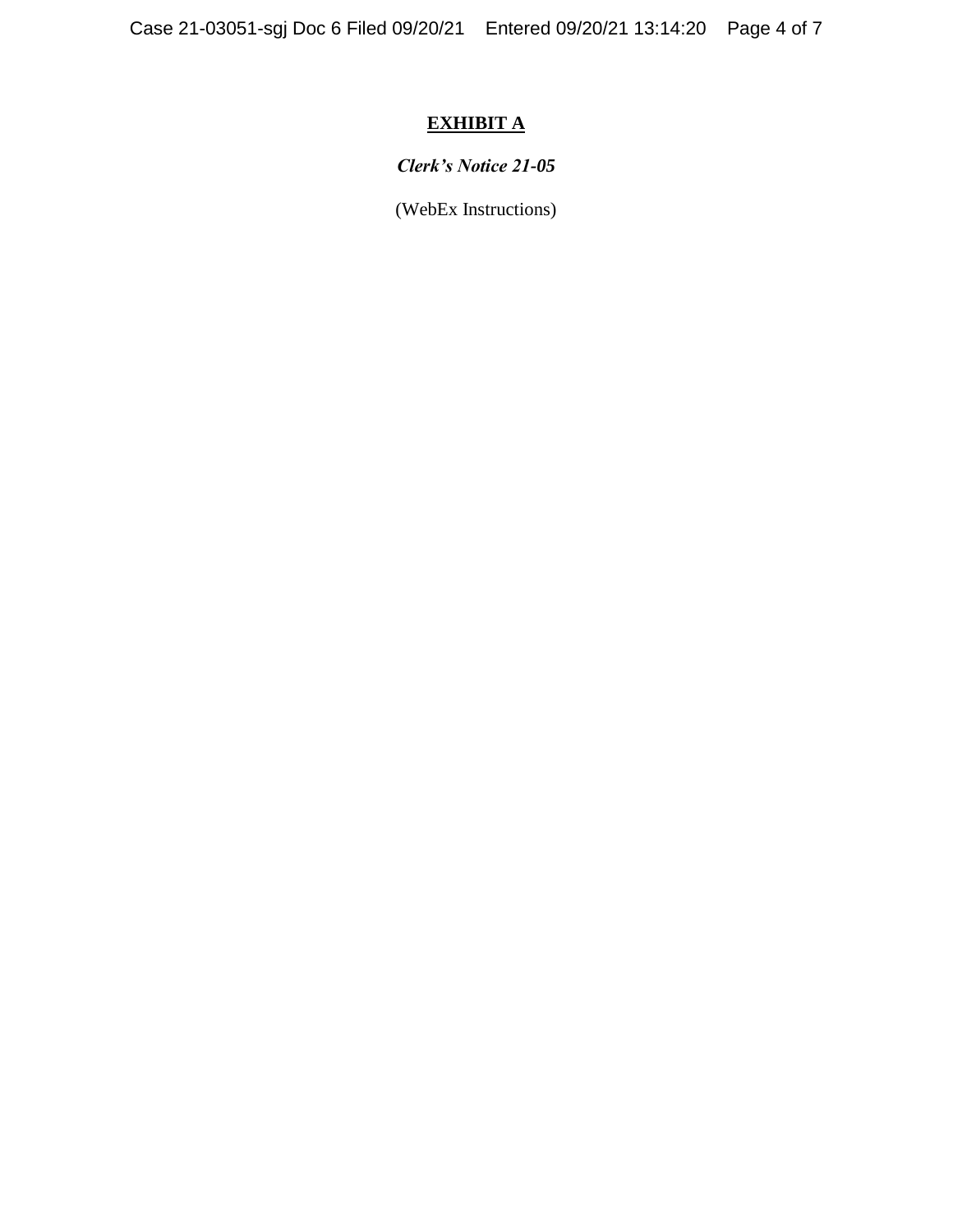Case 21-03051-sgj Doc 6 Filed 09/20/21 Entered 09/20/21 13:14:20 Page 5 of 7

#### **UNITED STATES BANKRUPTCY COURT NORTHERN DISTRICT OF TEXAS OFFICE OF THE CLERK**



**July 1, 2021**

### **CLERK'S NOTICE 21-05**

### **PARTICIPATING IN HEARINGS USING WEBEX**

For those participating in hearings using the Court's WebEx audio and video conferencing platform, please review the following information for helpful tips and instructions. WebEx Connection Information, providing applicable WebEx links and call-in numbersfor the Judges in the Dallas, Fort Worth, and Wichita Falls Divisions, is attached to this Notice for your reference.

#### **CONNECTION INSTRUCTIONS FOR PARTICIPATING IN A WEBEX VIRTUAL HEARING**

Please connect at least 10 minutes prior to the hearing time using one of the two options below. It is recommended that attorneys discuss the logistics of the WebEx appearance with their clients/witnesses at least 48 hours prior to the hearing.

#### **Option 1: Using the WebEx app on your smartphone, tablet, laptop, or desktop.**

It is strongly preferred that participants who wish to speak during a hearing use the WebEx application rather than using the "call-in" option described in Option 2.

Attorneys and/or witnesses who anticipate offering extensive testimony or legal argument, or conducting examination are required to utilize the video function. The Court may consider special requests for other appearance options on a case-by-case basis. Please contact the appropriate courtroom deputy for the presiding judge for further information.

Please connect using only one device. Using two or more devices may cause audio feedback issues.

If using a smartphone or tablet for video, it should be set in a stationary position. Holding a phone or tablet in your hand while speaking does not yield a good video for the Court or other participants.

**NOTE: If you are experiencing audio issues when using the WebEx application,** you may use the "Call Me" selection under "Audio Connection" to move just the audio portion of the WebEx conference to your telephone.

#### **Option 2: Call-in via phone (audio only).**

The meeting number/access code and dial-in number can be found on the attached WebEx Connection Information. Please use \*6 or the mute function on your smartphone to mute your line.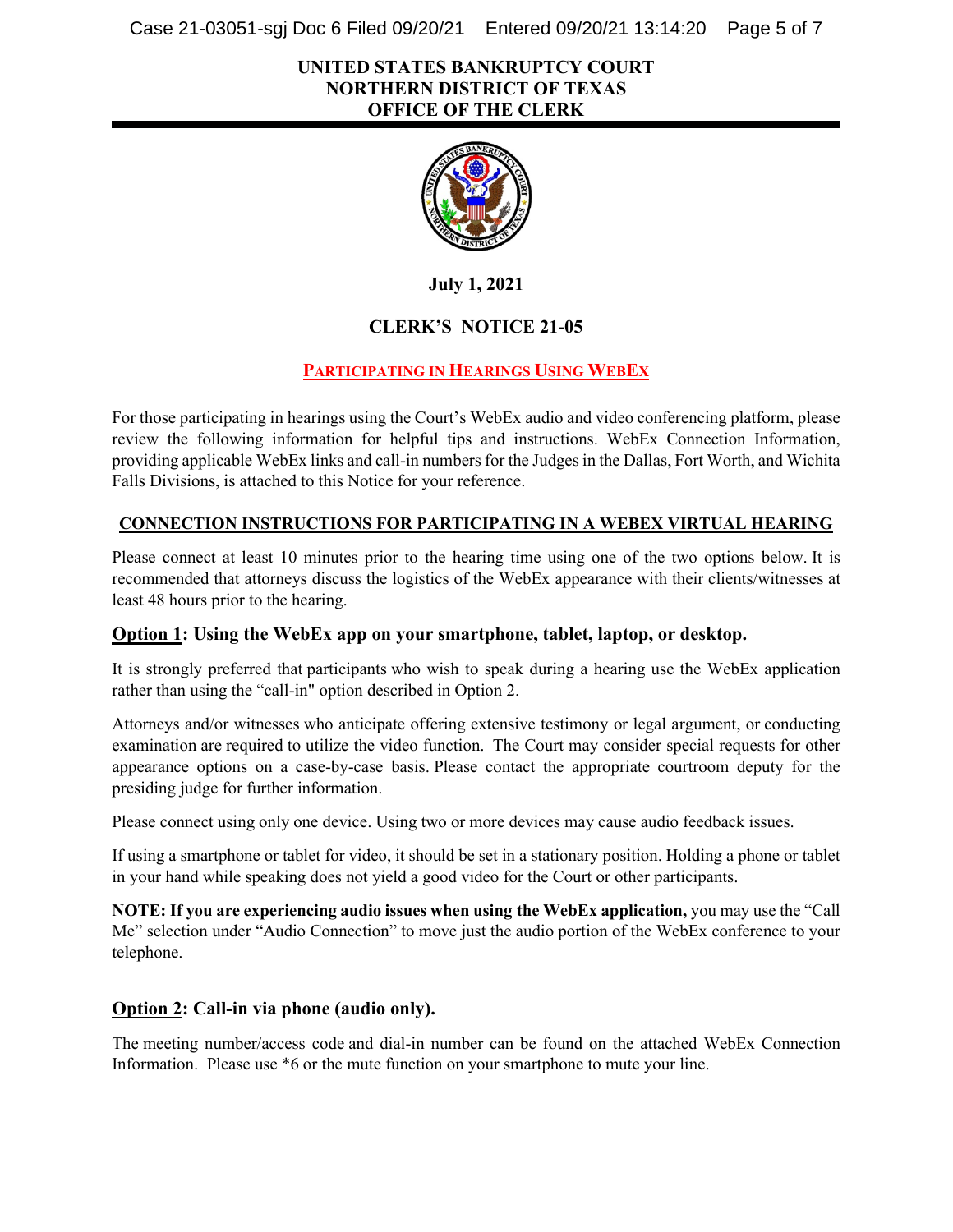#### **HELPFUL HINTS AND ETIQUETTE**

- Please use the mute function when you are not speaking. Please be aware that sometimes the Court mutes everyone when there is background noise.  When you want to speak, make sure you are not on mute. Callin users should dial \*6 to unmute your line.
- Remember to state your name for the record each time before speaking and speak slowly and clearly so the Court can get a good record. Also, use your proper name on your device or for your WebEx login when participating over video, so that the Court can more easily determine who is speaking.
- Use headphones whenever possible, especially if using a desktop PC with external speakers. We have found that newer iPhones provide the best visual and audio feed – better than most desktop computers. If you are on a personal computer, headphones or earbuds are required for those who need to speak during the hearing.
- During examination, attorneys and witnesses should use a separate camera and microphone when possible. To avoid feedback, parties using separate devices must not be in the same room. The Court may consider special requests on a case-by-case basis.
- WebEx participants may use the "share" button to easily share their screen or document with the Court or other WebEx participants.  Press "stop sharing" to remove the presentation from the meeting.
- When making an appearance from a vehicle, please park in a safe location with windows rolled up (to minimize background distraction and noise) and use a headset that is ear-to-phone (not the vehicle's handsfree speaker-phone option).
- Suggestions for participating in a WebEx hearing from home: If you are having connectivity problems, turn off devices that may be using bandwidth on your home network. Devices or applications such as Facetime, Roku, streaming media players, video games, or large downloads can negatively impact the audio and video quality of the WebEx meeting.
- Participants are reminded that they should wear attire suitable for court.
- Participants who wish to test their WebEx connection or the share screen functionality in advance of the hearing may arrange a "practice run" by contacting the appropriate courtroom deputy.

#### **EXHIBITS AND DEMONSTRATIVE AIDS**

Exhibits should be filed ahead of time by the date that they would normally be exchanged pursuant to our local rules using the "notice" or "list (witness/exhibit/generic)" event in ECF, with a true and correct copy of each designated exhibit filed as a separate, individual attachment, so that the Court and all participants have ready access to all designated exhibits. For voluminous exhibits, please consult the presiding judge's local exhibit requirements, as it may be necessary for you to provide the Court with an exhibit notebook or electronic file in advance of the hearing. For any witness who is to be called to testify remotely, the party calling the witness is responsible for supplying the witness or counsel, as appropriate, with paper copies of all designated exhibits prior to the hearing.

Demonstrative aids and PowerPoints should also be filed prior to the hearing, if possible. If not, WebEx has the ability to allow you to share your screen, or a particular document, with everyone in the hearing. If these documents are admitted as exhibits, they would then have to be filed after the hearing.